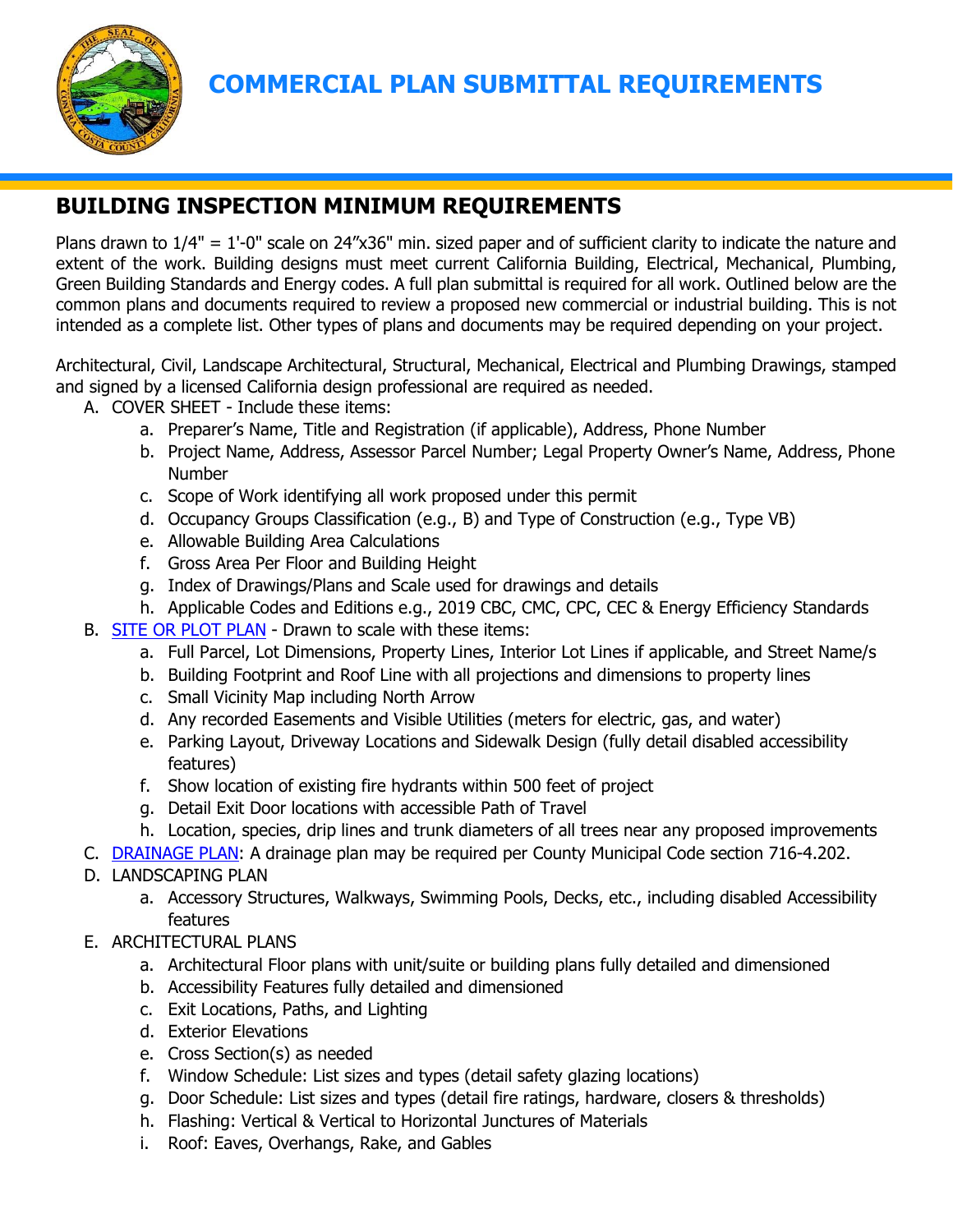- j. Handrails, Guardrails, and Support Details
- k. Include all Fire related construction on plan. Include details of Fire Assembly Numbers and **Sections**
- l. Detail all Fire Penetrations & Openings including Assembly Numbers
- m. Section of Fire Rated Corridor, Door Ratings, Smoke/Fire Damper Locations
- n. Stairway Rise and Run, Framing, Attachment, and Dimensions of Members
- o. Finish Schedule with Flame Spread Ratings
- p. Provide Details of all Features and Fixtures in compliance with California Building Code
- q. Disabled Accessibility Standard (Chapter 11A or 11B)

## F. STRUCTURAL PLANS

- a. All design data required per section 1603 including floor and roof dead and live loads, wind and seismic design data, and geotechnical design data
- b. Foundation, Structural Floor and Roof plans fully annotated and stamped and signed
- c. Structural details as required. All important connections for both gravity framing and the lateral load resisting systems should be clearly explained with details and/or cross sections
- d. Structural Material Specifications
- e. Structural Calculations for both gravity and lateral systems, stamped and signed
- G. GEOTECHNICAL REPORT as applicable
	- a. New commercial or industrial buildings require a stamped and signed geotechnical report. Significant additions or remodels to existing structures may require a report. The building's engineer-of-record should review this prior to submittal.
- H. [Title 24 ENERGY COMPLIANCE](https://www.energy.ca.gov/programs-and-topics/programs/building-energy-efficiency-standards/2019-building-energy-efficiency) forms and calculations:
	- a. If HERS Verification is required, must submit registered watermarked copies of report.
	- b. All compliance measures must be incorporated into the plans.
- I. [CAL GREEN](https://contracosta.ca.gov/4746/CalGreen-Construction-Demolition-Debris-) COMPLIANCE:
	- a. Submit compliance documentation, schedule and check lists showing compliance for new construction, and addition or alterations which increase condition area, volume or size. This includes water conserving fixtures for construction to pre 1/1/1994 structures. It also includes your Debris Recovery plan & report.
	- b. All compliance measures must be incorporated into the plans.
- J. SURVEY LETTER: A stamped, signed letter is required from a licensed surveyor or civil engineer at the "Foundation Forms" inspection for all new structures stating, "Structure is placed according to the approved plans".

## OTHER JURISDICTION REQUIREMENTS

- K. [PLANNING](https://www.contracosta.ca.gov/7281/Permit-Portal) APPROVAL: County planning approval is required, call (925) 655-2700 for information. If your project is located within the incorporated cities of Clayton (925) 673-7340, Lafayette (925)284-1976, Moraga (925) 888-7040, Orinda (925) 253-4210, or Hercules (510) 799-8200, you will need to get approval from the respective City's Planning Department.
- L. SANITARY DISTRICT APPROVAL: Plans must be approved and stamped by the Sanitary District serving the property.
- M. ENVIRONMENTAL HEALTH APPROVAL: Restaurants & buildings offering food prepared for public sale require Environmental Health approval.
- N. SCHOOL DISTRICT FEE RECEIPT: Specific school districts levy a fee on new construction exceeding 499 square feet. A receipt is required prior to permit issuance.
- O. [PUBLIC WORKS](https://www.bing.com/search?q=contra+costa+county+public+works+department&cvid=cdf6687689824b628080c498ec7264dc&aqs=edge.1.0l9.8966j0j1&FORM=ANAB01&PC=DCTS) APPROVAL is needed for an Encroachment permit or to construct in a flood plain. Call (925) 655-2856 for more information.
	- a. [STORM WATER CONTROL:](https://www.cccleanwater.org/development-infrastructure) C3 Storm Water Control is required for: